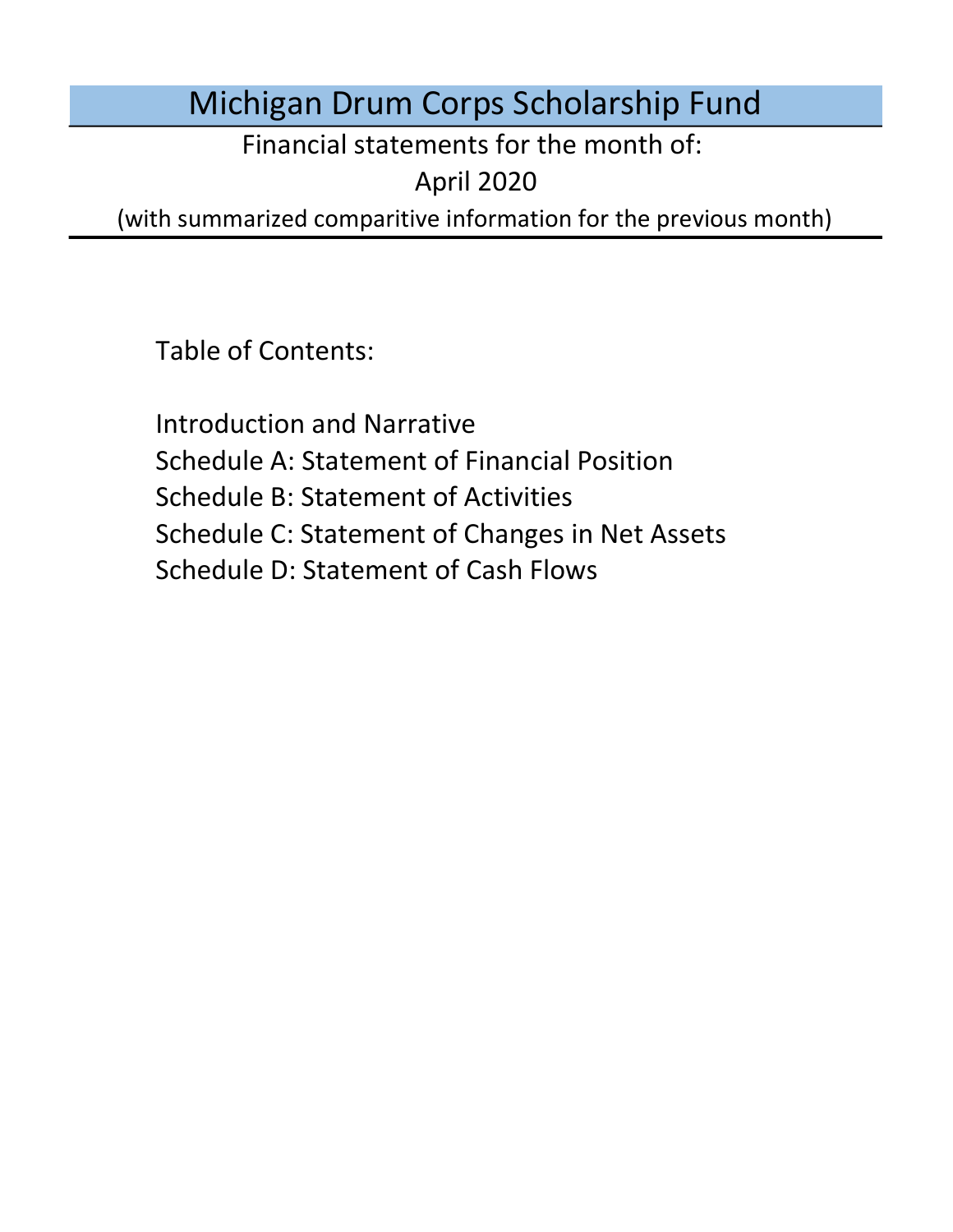#### Introduction

Introduction<br>Due to the outbreak of COVID-19 and the cancellation of all drum corps activities for the 2020 season, the scholarship fund received no additional applications and disbursed no funds for students during April. Drum Corps International has extended member eligibility for all 2020 age-outs into the 2021 season, though the Board anticipates that some students may not be able to participate due to student teaching requirements and conege graduation, among other responsibilities. The board chair has been in contact with sponsored<br>students and their respective drum corps to determine whether they will receive virtual instruction through the summer, if member contracts are being carried forward into the 2021 season, or if the student cannot<br>participate and the funds will be maintained for future sponsorships. The board of directors wants to and sammer, if member contracts are being carried for ward life the 2021 season, or if the stadent cannot reiterate our support for the decision to cancel the summer tour out of concerns for member safety. and college graduation, among other responsibilities. The board chair has been in contact with sponsored

#### Donations: 3 donations received during March. **Monthly Financial Recap:** 3 program relations during March. 2013. In all all examples the March 2013. The March 2013 and March 2013. The March 2013 and March 2013. The March 2013 and 2013. The March 2013 and 2013. The Mar

Liquid assets on hand: \$566.83<br>Donations: 0 donations received during April. Donations: 0 donations received during Aprii.<br>Disbursements: 0 program related disbursements during April. Liquid assets on hand: \$566.83 Disbursements: 0 program related disbursements during April.

#### Program relation during January. Administrative expenses are up \$6.000 for the the top the the top the top the the top the top the top the top top the top the top top the top top the top top the top top the top top top the  $m = 2058.20$ minimum reserve requirements. The contract of the contract of the contract of the contract of the contract of the contract of the contract of the contract of the contract of the contract of the contract of the contract of

April marked the eighth month of operations for the fund under its declared fiscal year. Cash for the month  $t_{\rm F}$  for an Islam measurement of the recommended distribution in the three applications received to the three applications received to the three applications received to the three applications received to the three ap  $\frac{1}{2}$ Programments are eigener month of operations for the fund under its declared fiscal year. Cash for the month reserve requirements. All restricted by outside donors. All restrictions made by the Board are included under  $\mathcal{L}$ is \$6.00 lower than March. \$205 of the total cash on hand is currently restricted to maintain minimum<br>reserve resultancents With the cancellation of the 2020 season, program experience are experienced to either remain at the year-to--

Program related expenses did not change during April due to COVID-19. Administrative expenses are up Togram related expenses ald not enarge daring April due to covibility. Administrative expenses are up<br>\$6.00 for the monthly Digital Ocean invoice charged to the business checking account. With the PO.00 for the monthly Digital Ocean invoice charged to the business checking account. With the procedure of the Board are included under the Board are included under the Board are included under the Board are included unde cancellation of the 2020 season, program expenses are expected to either remain at the year-to-date<br>halance of 62,020,00 or lawer for refunds reseived. balance of \$2,930.00 or lower for refunds received.

No funds are currently restricted by outside donors. All restrictions made by the Board are included under Unrestricted Funds in accordance with Generally Accepted Accounting Principles in the United States.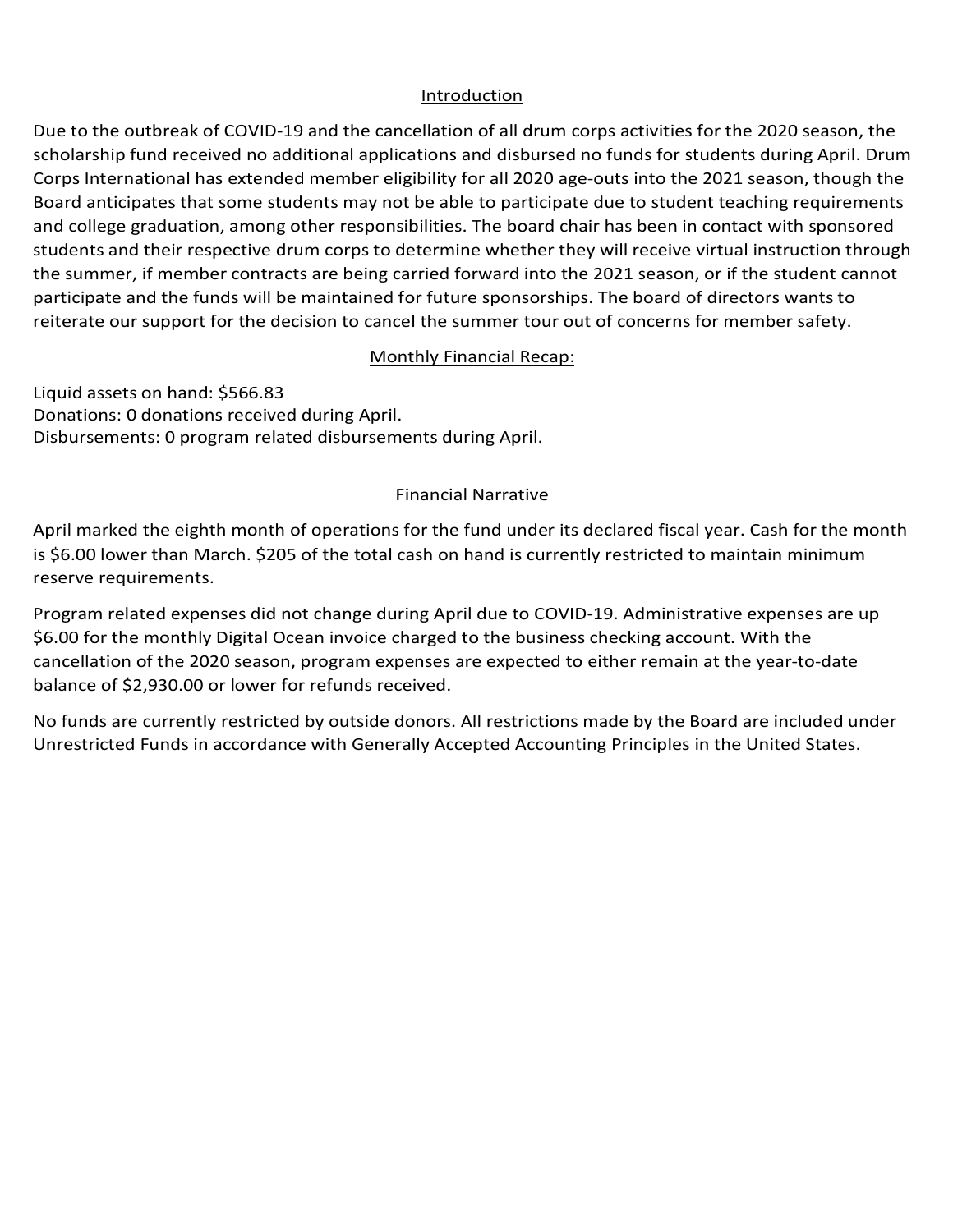### Michigan Drum Corps Scholarship Fund 8:00 PM Statement of Financial Position **1988** 05/05/2020 As of April 30, 2020 Accrual Basis Accrual Basis

|                                        | Apr 2020 | <b>Mar 2020</b> |
|----------------------------------------|----------|-----------------|
| <b>ASSETS</b>                          |          |                 |
| <b>Current Assets</b>                  |          |                 |
| Cash                                   |          |                 |
| <b>Unrestricted - Checking</b>         | 680.83   | 686.83          |
| <b>Unrestricted - Savings</b>          | 91.00    | 91.00           |
| <b>Less: Reserve Requirements</b>      | (205.00) | (205.00)        |
| <b>Total Unrestricted Cash</b>         | 566.83   | 572.83          |
| <b>Restricted Cash</b>                 | 205.00   | 205.00          |
| <b>Total Checking/Savings</b>          | 771.83   | 777.83          |
| <b>Accounts Receivable</b>             |          |                 |
| <b>Accounts Receivable</b>             | 0.00     | 0.00            |
| <b>Pledges Receivable</b>              | 0.00     | 0.00            |
| <b>Allowance for Uncollectibles</b>    | 0.00     | 0.00            |
| <b>Total Accounts Receivable</b>       | 0.00     | 0.00            |
| <b>Total Current Assets</b>            | 771.83   | 777.83          |
| <b>Fixed Assets</b>                    |          |                 |
| Property, Plant, & Equipment           | 0.00     | 0.00            |
| <b>Total Fixed Assets</b>              | 0.00     | 0.00            |
| <b>Other Assets</b>                    |          |                 |
| <b>Marketable Securities</b>           | 0.00     | 0.00            |
| <b>Other Assets</b>                    | 0.00     | 0.00            |
| <b>Security Deposits</b>               | 0.00     | 0.00            |
| <b>Endowments</b>                      | 0.00     | 0.00            |
| <b>Total Other Assets</b>              | 0.00     | 0.00            |
| <b>TOTAL ASSETS</b>                    | 771.83   | 777.83          |
| <b>LIABILITIES &amp; EQUITY</b>        |          |                 |
| <b>Liabilities</b>                     |          |                 |
| <b>Current Liabilities</b>             |          |                 |
| <b>Accounts Payable</b>                |          |                 |
| <b>Accounts Payable</b>                | 0.00     | 0.00            |
| <b>Total Accounts Payable</b>          | 0.00     | 0.00            |
| <b>Other Current Liabilities</b>       |          |                 |
| <b>Salaries and Wages Payable</b>      | 0.00     | 0.00            |
| <b>Total Other Current Liabilities</b> | 0.00     | 0.00            |
| <b>Total Current Liabilities</b>       | 0.00     | 0.00            |
| <b>Long Term Liabilities</b>           |          |                 |
| <b>Notes Payable</b>                   | 0.00     | 0.00            |
| <b>Total Long Term Liabilities</b>     | 0.00     | 0.00            |
| <b>Total Liabilities</b>               | 0.00     | 0.00            |
| <b>Equity</b>                          |          |                 |
| <b>Unrestricted Net Assets</b>         | 771.83   | 777.83          |
| <b>Donor Restricted Net Assets</b>     | 0.00     | 0.00            |
| <b>Total Equity</b>                    | 771.83   | 777.83          |
| <b>TOTAL LIABILITIES &amp; EQUITY</b>  | 771.83   | 777.83          |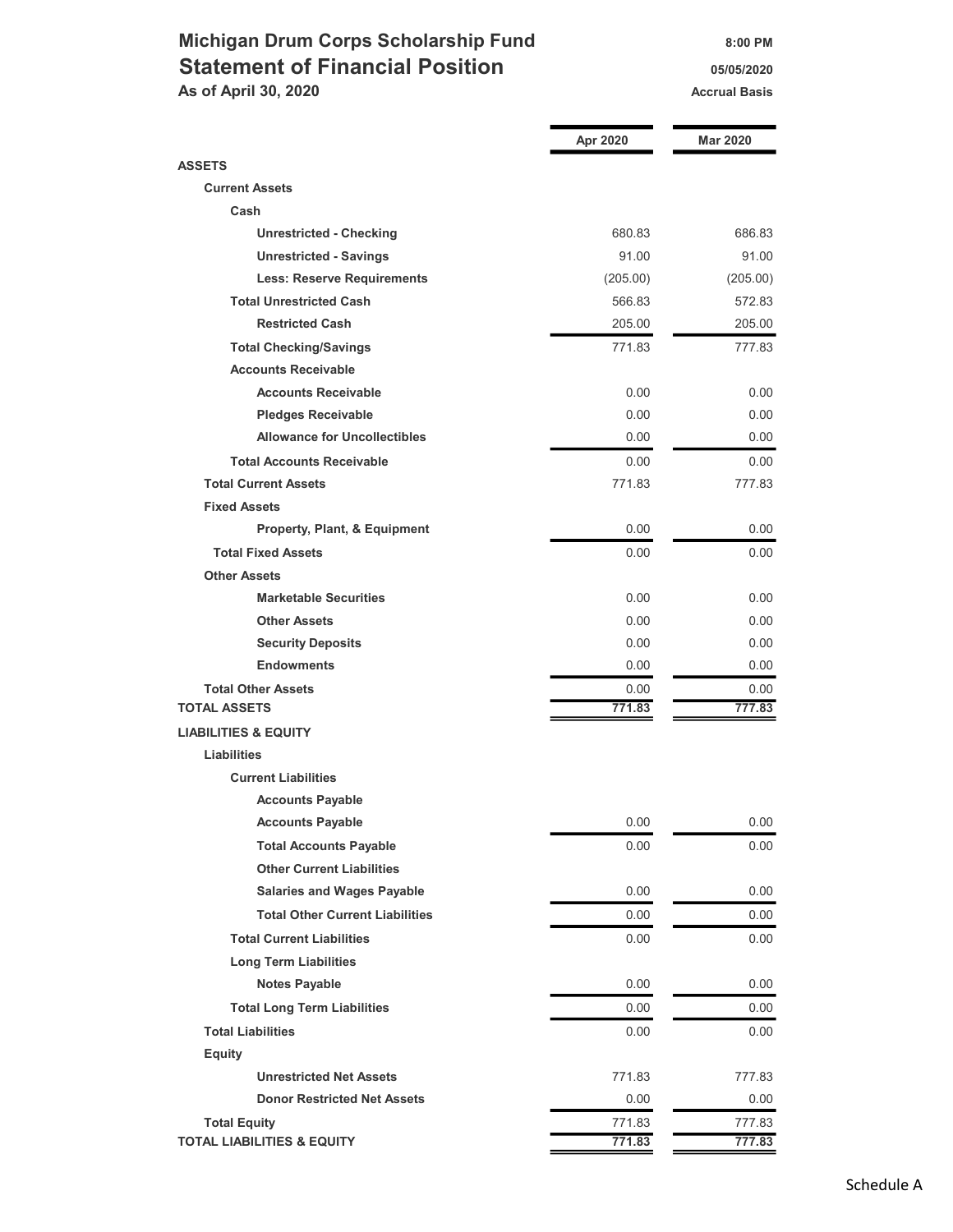### Michigan Drum Corps Scholarship Fund 8:00 PM Statement of Activities **Statement of Activities 15/05/2020** April 2020 Accrual Basis Accrual Basis Accrual Basis Accrual Basis Accrual Basis

|                                      | <b>Apr 2020</b> | <b>Mar 2020</b> | <b>Year to Date</b> |
|--------------------------------------|-----------------|-----------------|---------------------|
| <b>Ordinary Income/Expense</b>       |                 |                 |                     |
| Income                               |                 |                 |                     |
| <b>Contributions</b>                 |                 |                 |                     |
| <b>Individual Contributions</b>      | 0.00            | 700.00          | 3,814.00            |
| <b>Corporate Contributions</b>       | 0.00            | 0.00            | 0.00                |
| <b>Gifts in Kind</b>                 | 0.00            | 0.00            | 0.00                |
| <b>Total Contributions</b>           | 0.00            | 700.00          | 3,814.00            |
| <b>Major Gifts</b>                   | 0.00            | 0.00            | 0.00                |
| <b>Investments</b>                   |                 |                 |                     |
| <b>Interest Income</b>               | 0.00            | 0.00            | 0.00                |
| <b>Investments</b>                   | 0.00            | 0.00            | 0.00                |
| <b>Other Income</b>                  | 0.00            | 0.00            | 0.00                |
| <b>Total Investments</b>             | 0.00            | 0.00            | 0.00                |
| <b>Other Income</b>                  | 0.00            | 0.00            | 0.00                |
| <b>Total Income</b>                  | 0.00            | 700.00          | 3,814.00            |
| <b>Expense</b>                       |                 |                 |                     |
| <b>Program Expenses</b>              |                 |                 |                     |
| <b>Auditions &amp; Camp Fees</b>     | 0.00            | 0.00            | 450.00              |
| <b>Member Tuition</b>                | 0.00            | 1,140.00        | 2,480.00            |
| <b>Other Program Expenses</b>        | 0.00            | 0.00            | 0.00                |
| <b>Total Program Expenses</b>        | 0.00            | 1,140.00        | 2,930.00            |
| <b>Administrative Expenses</b>       |                 |                 |                     |
| <b>Supplies</b>                      | 0.00            | 0.00            | 0.00                |
| Postage                              | 0.00            | 0.00            | 0.00                |
| <b>Travel</b>                        | 0.00            | 0.00            | 0.00                |
| <b>Registration Fees</b>             | 0.00            | 0.00            | 275.00              |
| <b>Software Purchases</b>            | 0.00            | 0.00            | 0.00                |
| <b>Other Expenses</b>                | 0.00            | 0.00            | 0.00                |
| <b>Contract Services</b>             | 0.00            | 0.00            | 0.00                |
| <b>Website Expenses</b>              | 6.00            | 6.00            | 52.73               |
| <b>Fundraising Expenses</b>          | 0.00            | 0.00            | 0.00                |
| <b>Bank Fees</b>                     | 0.00            | 0.00            | 0.00                |
| <b>Paypal Fees</b>                   | 0.00            | 12.20           | 26.18               |
| <b>Total Administrative Expenses</b> | 6.00            | 18.20           | 353.91              |
| <b>Total Expenses</b>                | 6.00            | 1,158.20        | 3,283.91            |
| <b>Net Income</b>                    | $-6.00$         | $-458.20$       | 530.09              |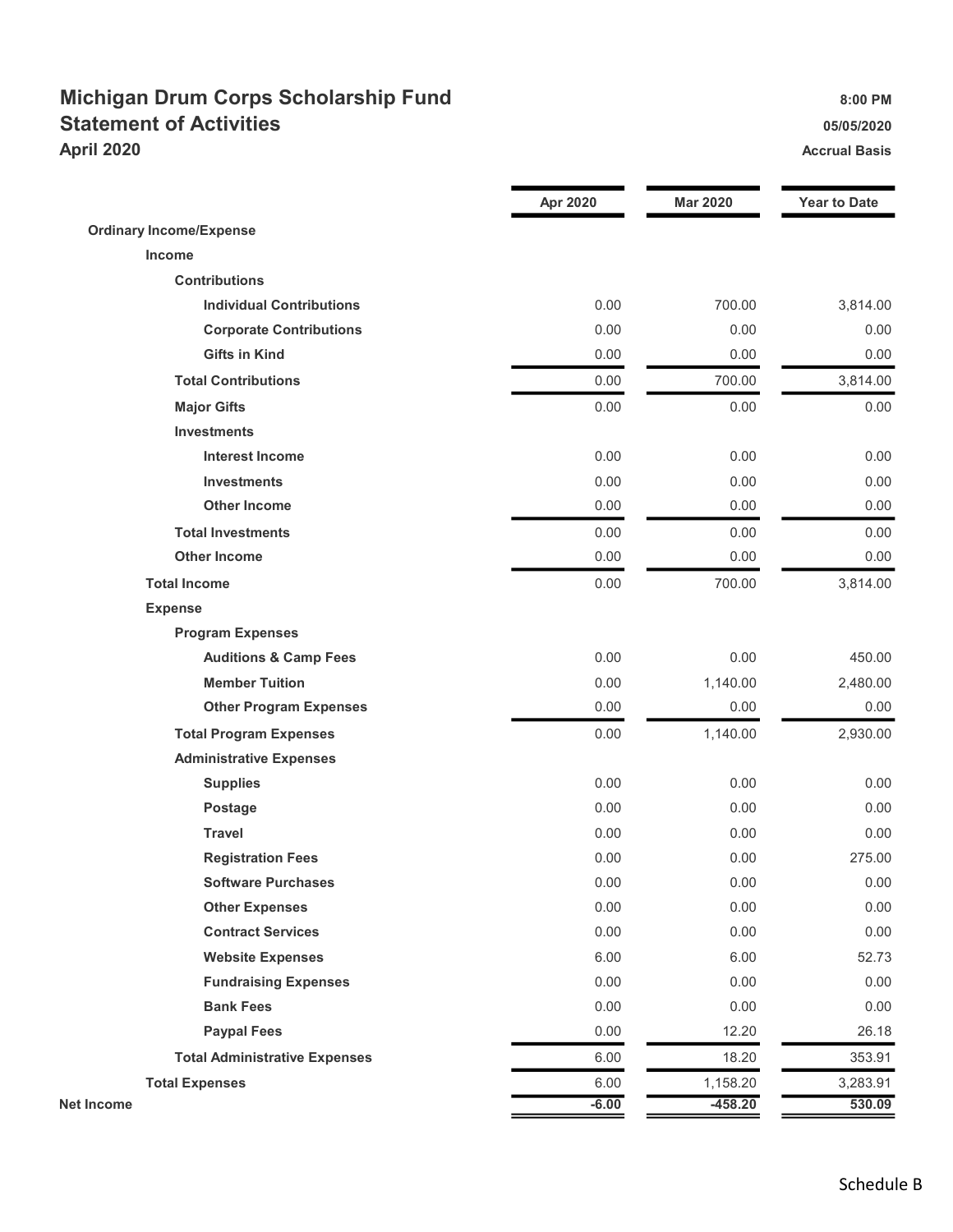## Michigan Drum Corps Scholarship Fund 8:00 PM Statement of Changes in Net Assets **65/05/2020** 05/05/2020

As of April 30, 2020 Accrual Basis Accrual Basis

|                                                      | Apr 2020 | <b>Mar 2020</b> | <b>Year to Date</b> |
|------------------------------------------------------|----------|-----------------|---------------------|
| <b>Total Unrestricted Revenues</b>                   | 0.00     | 700.00          | 3,814.00            |
| <b>Net Assets Released from Restriction</b>          | 0.00     | 0.00            | 0.00                |
| <b>Total Unrestricted Expenses and Losses</b>        | $-6.00$  | $-1,158.20$     | $-3,283.91$         |
| <b>Increase in Unrestricted Net Assets</b>           | $-6.00$  | $-458.20$       | 530.09              |
|                                                      | 0.00     | 0.00            | 0.00                |
| <b>Donor Restricted Net Assets</b>                   | 0.00     | 0.00            | 0.00                |
| <b>Temporarily Restricted Net Assets</b>             | 0.00     | 0.00            | 0.00                |
| <b>Contributions</b>                                 | 0.00     | 0.00            | 0.00                |
| <b>Net Assets Released from Restriction</b>          | 0.00     | 0.00            | 0.00                |
| <b>Increase in Temporarily Restricted Net Assets</b> | 0.00     | 0.00            | 0.00                |
| <b>Permanently Restricted Net Assets</b>             | 0.00     | 0.00            | 0.00                |
| <b>Contributions</b>                                 | 0.00     | 0.00            | 0.00                |
| <b>Increase in Permanently Restricted Net Assets</b> | 0.00     | 0.00            | 0.00                |
| <b>Change in Net Assets</b>                          | $-6.00$  | $-458.20$       | 530.09              |
| <b>Beginning Net Assets:</b>                         | 777.83   | 1,236.03        | 241.74              |
| <b>Ending Net Assets:</b>                            | 771.83   | 777.83          | 771.83              |